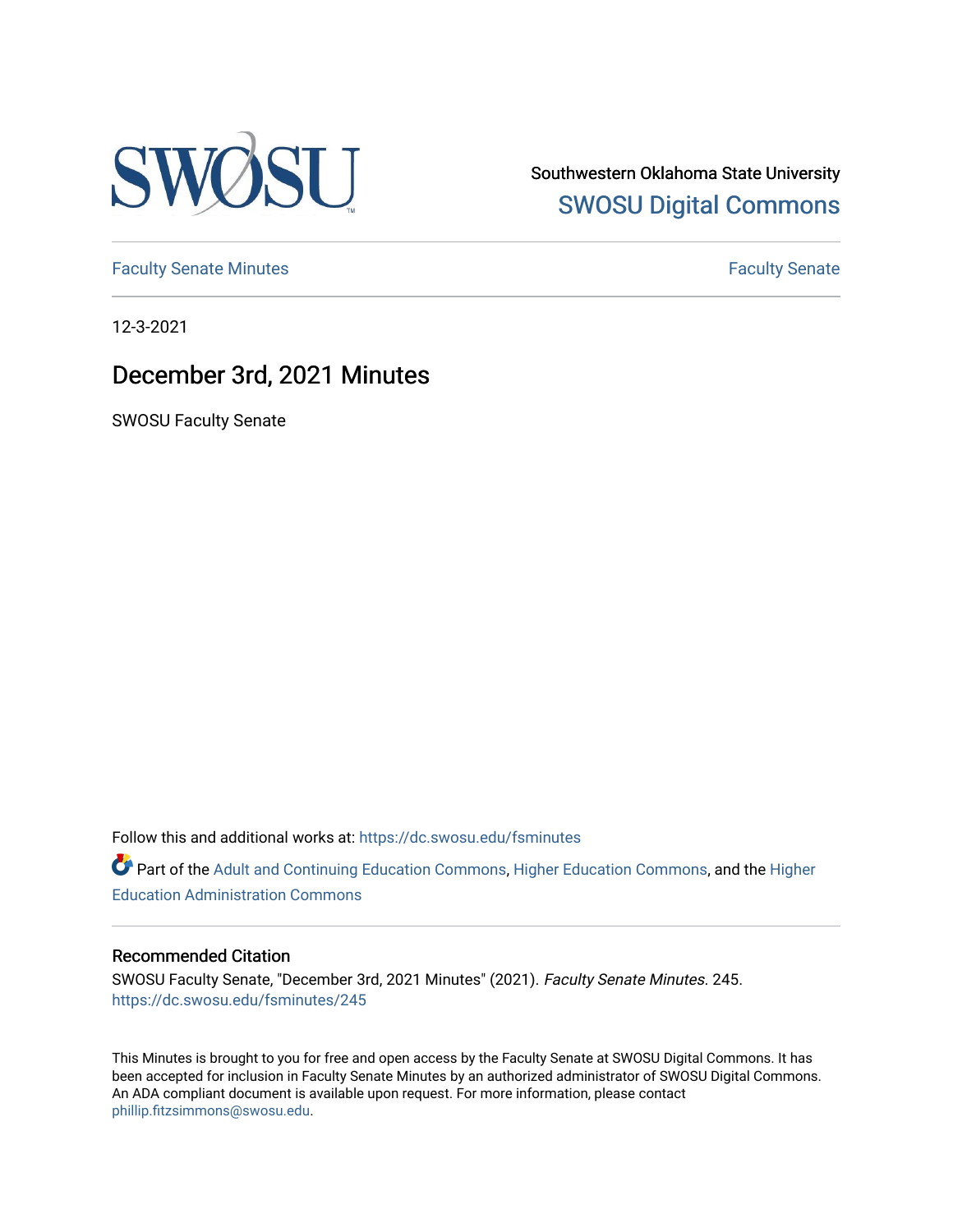# SWOSU Faculty Senate Unofficial Minutes

#### Friday, December 3, 2021, 2:30 p.m. Join Zoom Meeting <https://zoom.us/j/91230095194>

- I. **Call to Order:** Faculty Senate President Amanda Evert called the December 2021 meeting of the Faculty Senate to order at 2:31 CST via Zoom.
- II. **Establishment of a Quorum:** Melanie Claborn, Angela Gore, Jessica Salmans, Jeremy Johnson, Tugba Sevin, Nolan Meditz, Eric Paul, Hardeep Saluja, Trevor Ellis, Frederic Murray, Tugba Sevin, Landry Brewer, Brett Chase, Swarup Ghosh, Ryan Agyemang, Eric Paul, Sherri Brogdon, Dana Lloyd, Brett Chase, Kathy O'Neal, Eric Pritchard, Muatasem Ubeidat, Jieun Chang, Amanda Evert, Jon Henrikson, Scott Long, Dana Oliver, Karen Sweeney, Bo Pagliasotti, Stephen Burgess, Daniel Kavish
- III. **Certification of Substitutes:** Fredrick Murray for Phillip Fitzsimmons
- **IV. Presentation of Visitors:** None
- **V. Approval of Minutes:** November 2021
- **VI. Announcements**
	- 1. E-mail from Dr. Kendall on Dec. 1 at 3:30
		- o Spring Enrollment 2022 (as of Dec. 1)
		- o Head Count: 3,203 (-7.37%)
		- o Credit Hours: 38,793 (-7.68%)
		- o FTE: 2681.1 (-8.24%)
	- 2. Faculty Senate Executive officers meeting with Dr. Kendall Nov. 29, 2021 at 2:00 p.m.
		- ∋ Please reach out to advisees to enroll before end of the semester.
			- $\circ$  On Nov. 15<sup>th</sup> we were down 9.4% compared to last Nov. 15<sup>th</sup>
			- o Brian Adler will be sending out e-mails to students to encourage enrollment
			- o National projected average for enrollment decrease for spring is 4%.
			- o As a campus we need to enroll 30 students a day to catch up with last year's spring enrollment number.

### **VII. Secretary/Treasurer Stephen Burgess**

- 1. Please check the minutes carefully from each meeting to be assured you were not missed.
- 2. Treasurer's Report
	- a) BancFirst
		- (1) Balance: \$2,109.38
		- (2) Withdrawal: \$\$131.91
		- (3) Deposit:
		- (4) Current Balance: \$1,977.47
	- b) University Account
		- (1) September Balance: \$105.01
		- (2) Current Balance: \$105.01
- President-Elect Holly McKee: none
- Past President Karen Sweeney: none
- Faculty Athletic Representative Bo Pagliasotti: Head football search underway
- Student Government Representative: none